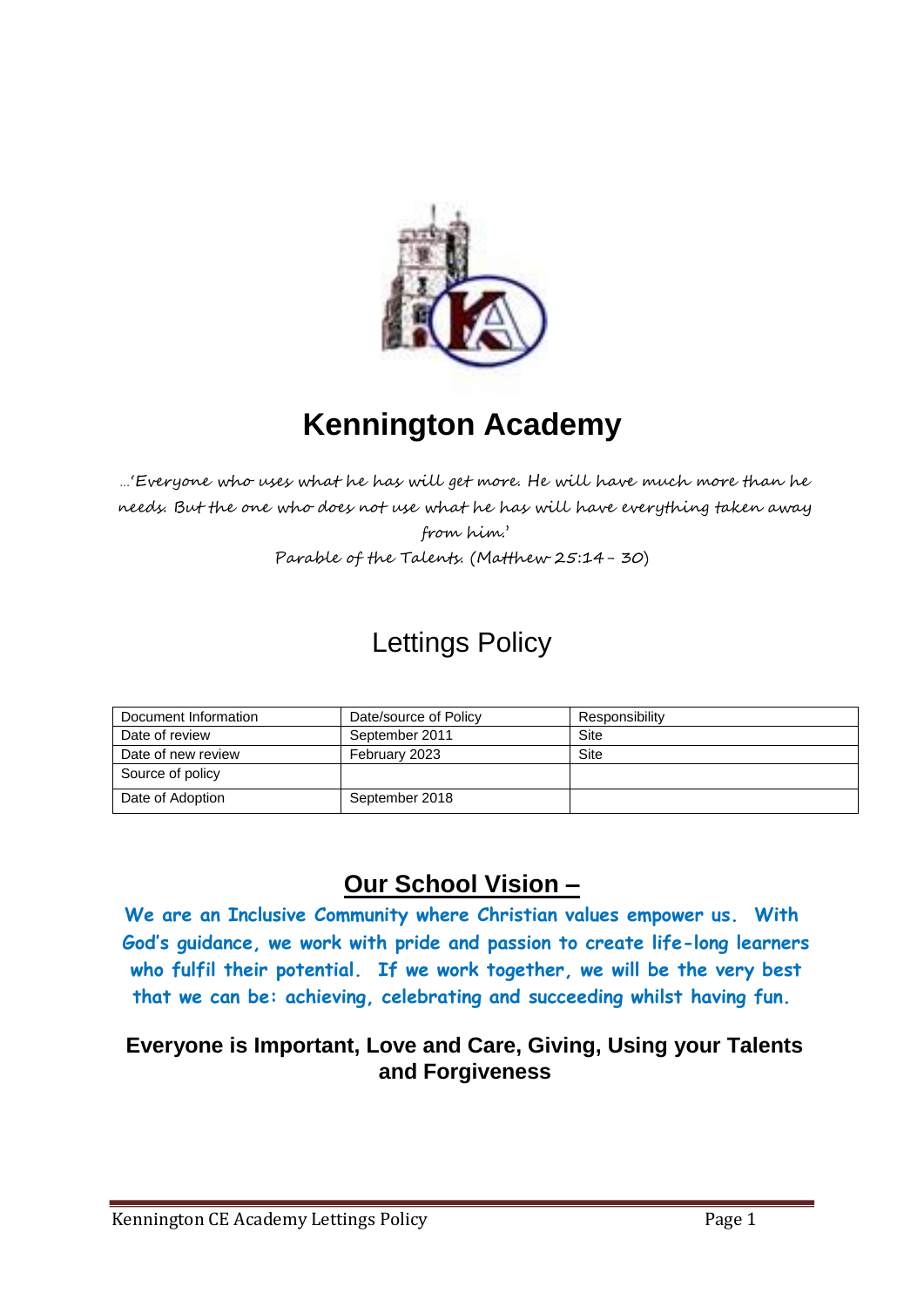Kennington CE Academy believes that provided there is no interruption to, or curtailment of, school use of the premises, part of the school buildings and grounds may be let to outside bodies during the school day, after the end of the school day, at weekends, and during the holidays, in order to:

- Raise income for the school
- Better integrate the school into the local community
- Satisfy some of the needs of local individuals, groups and organisations.
- Increase the use of facilities which are of necessity underused by the school.

#### **BOOKINGS**

Bookings are made through the representative of the school as authorised by the Governing Body and confirmed in writing.

- School and PTFA activities have priority.
- No bookings are confirmed more than four months in advance although provisional bookings may be made at any time.
- Users sign a contract that covers:

Terms and conditions relating to type of and length of use. Cancellation. Damage.

Insurance.

Charging.

Restrictions on use.

Licensing for the sale of alcohol or public performances.

Parking.

The contract may be updated annually or termly.

Payment is in advance for all lettings with individual arrangements for regular users.

Outline charges are set by the Headteacher/Governors and reviewed annually. Specific charges are set at the time of the contract.

A diary is kept covering all school, PTFA and outside use of the premises and grounds after school, in evenings, at weekends and during holidays.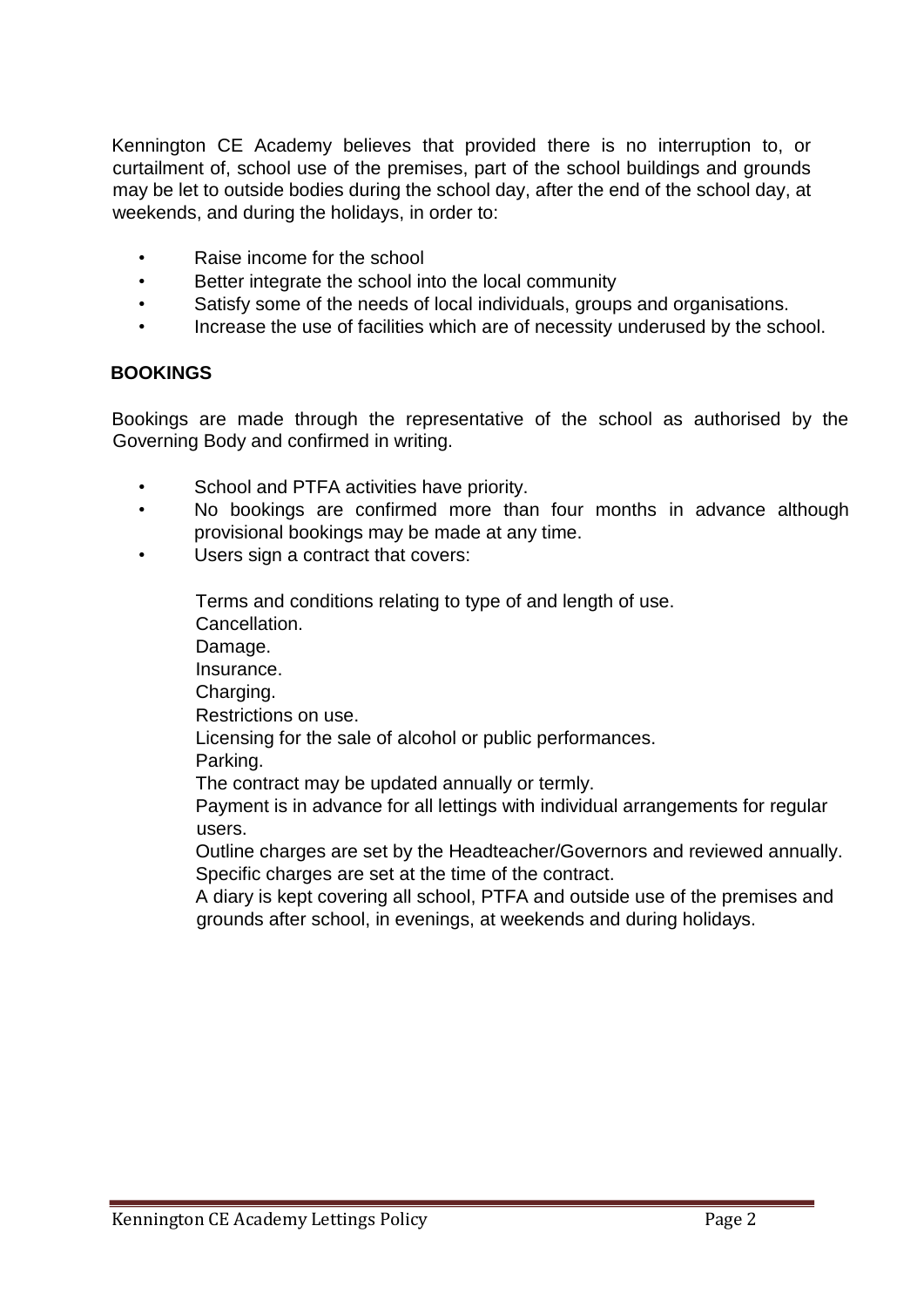## **ROLES AND RESPONSIBILITIES**

The 'School Authorised Representative' is responsible for the construction and regular update of the lettings diary.

- The PTFA Secretary and individual teachers are responsible for informing the authorised school representative a term in advance of events outside teaching hours which will use the school premises.
- Opening and closing the school is undertaken by the Site Manager or by prior agreement with an authorised member of the key holding staff or known responsible person.
- Supervision of delegates and the activities during the letting is the responsibility of the user. The user is also responsible for the security of the area of the school being used.
- Post letting checks are made by the Site Manager and reported to the school authorised representative.
- Follow up of unsatisfactory lettings is made. Due attention is to be paid to avoid undue wear and tear on the buildings and equipment.

## **HEALTH AND SAFETY**

The school will make quite clear that as part of the contract for using the school premises the health and safety responsibilities for the duration of the session rest with the organiser. The school will accept responsibility for the fabric of the building and any facilities or equipment stated as part of the hire, at the beginning of the hire. The hirer is responsible for any damage to the equipment or facilities of the school and will be expected to make good the damage caused.

The school cannot be held responsible for any loss or damage or injuries sustained in association or connected in any way with the event or control of the event to which the hirer relates and the hirer agrees to ensure that they will provide insurance cover for such contingencies.

### **MONITORING AND EVALUATION**

The success of lettings can be equated to the additional income raised for the school, less the cost of any reasonable wear and tear made during lets to the furniture and fabric of the school, costs of additional heating and Site Manager's wages and administrative costs.

## **TERMS AND CONDITIONS**

1. **CANCELLATIONS** will be charged as follows:

| * 1-4 weeks | 10% of hire cost |
|-------------|------------------|
| * 1 week    | 25% of hire cost |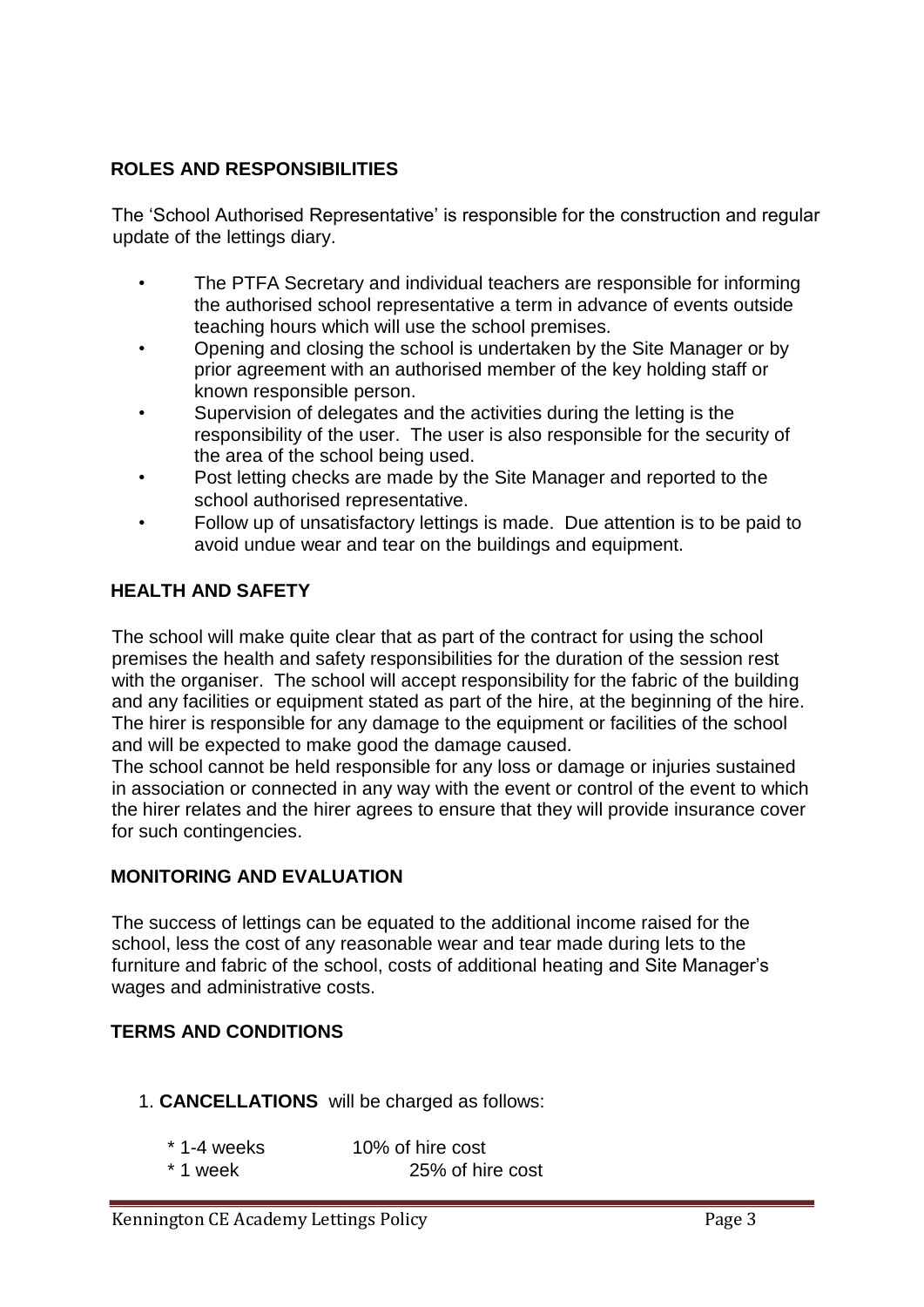\* Less than 1 week 100% of hire cost

Kennington CE Academy reserves the right to cancel a booking at short notice in the event of circumstances affecting the efficient running of the school.

## **2. DAMAGE**

The Hirer shall not permit or suffer any damage to be done to the hired premises or any furniture therein, and shall make good to the satisfaction of the school, and pay for any damage thereto (Including accidental damage) caused by any act or, neglect, by himself, his agents or any person on the hired premises by reason of the use thereof by the hirer.

3. Organisations will need to evidence their public liability insurance cover.

Kennington CE Academy will not be liable for

- (a) any damage or loss of any property brought onto or left upon the hired premises either by the hirer or by any other persons;
- (b) Any loss or injury which may be incurred by or done by or happen to the hirer or any person resorting to the hired premises by reason of the use thereof by the hirer;
- (c) Any loss or breakdown of machinery, failure of electrical supply, fire, flood or government restriction which may cause the hiring to be interrupted or cancelled;
- (d) And the hirer shall be responsible for and shall indemnify the school, it's servants and agents against all claims, demands, actions and costs arising from the hirer's use of the hired premises or from any loss, damage or injury suffered by any person arising in any manner whatsoever out of the use of the hired premises by the hirer.

### **CHARGING**

- 1. The charging regime is set out in the appendix to the schools Lettings Policy.
- 2. The school reserves the right to amend the charges.

### **RESTRICTIONS ON USE**

- a. Lettings are only for the purpose agreed in the contract
- b. Users must only enter the premises and have left the premises completely by the arranged times.
- c. Time over the agreement will be charged.
- d. The school cannot provide telephone facilities.
- e. The school has no licence for alcohol or public performance.
- 3. The hirer/hirers shall during the hiring be responsible for: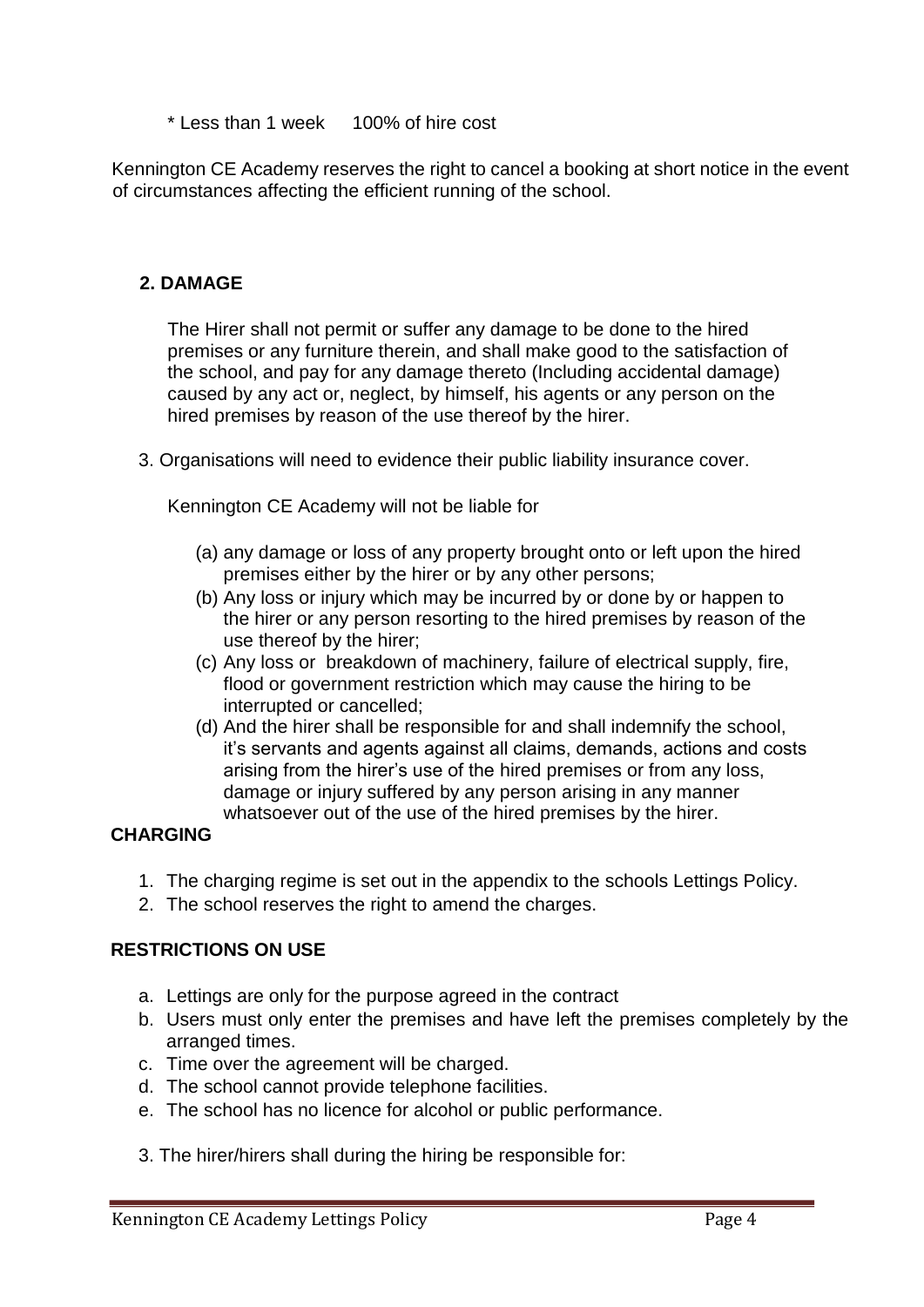- a. Taking all measures necessary to ensure that the permitted number of persons using the premises is not exceeded.
- b. The efficient supervision of the hired premises and for the orderly use therefore, including the observance of the Governors' policy of no smoking on school premises at all including vaping.
- c. Ensuring that all proper safety measures are taken for the protection of the users of the premises and equipment, including adequate adult supervision where young people are concerned.
- d. Familiarising themselves and the users of the premises with the fire alarm positions, the locations of the fire fighting equipment and the establishment's exit routes.
- e. Ascertaining the location of the nearest emergency telephone.
- f. The provision of a suitable first aid kit.
- g. Compliance with the Food Safety Act where facilities are involved.
- h. All rubbish etc must be removed from the premises by the user immediately after the letting and before the caretaker locks up.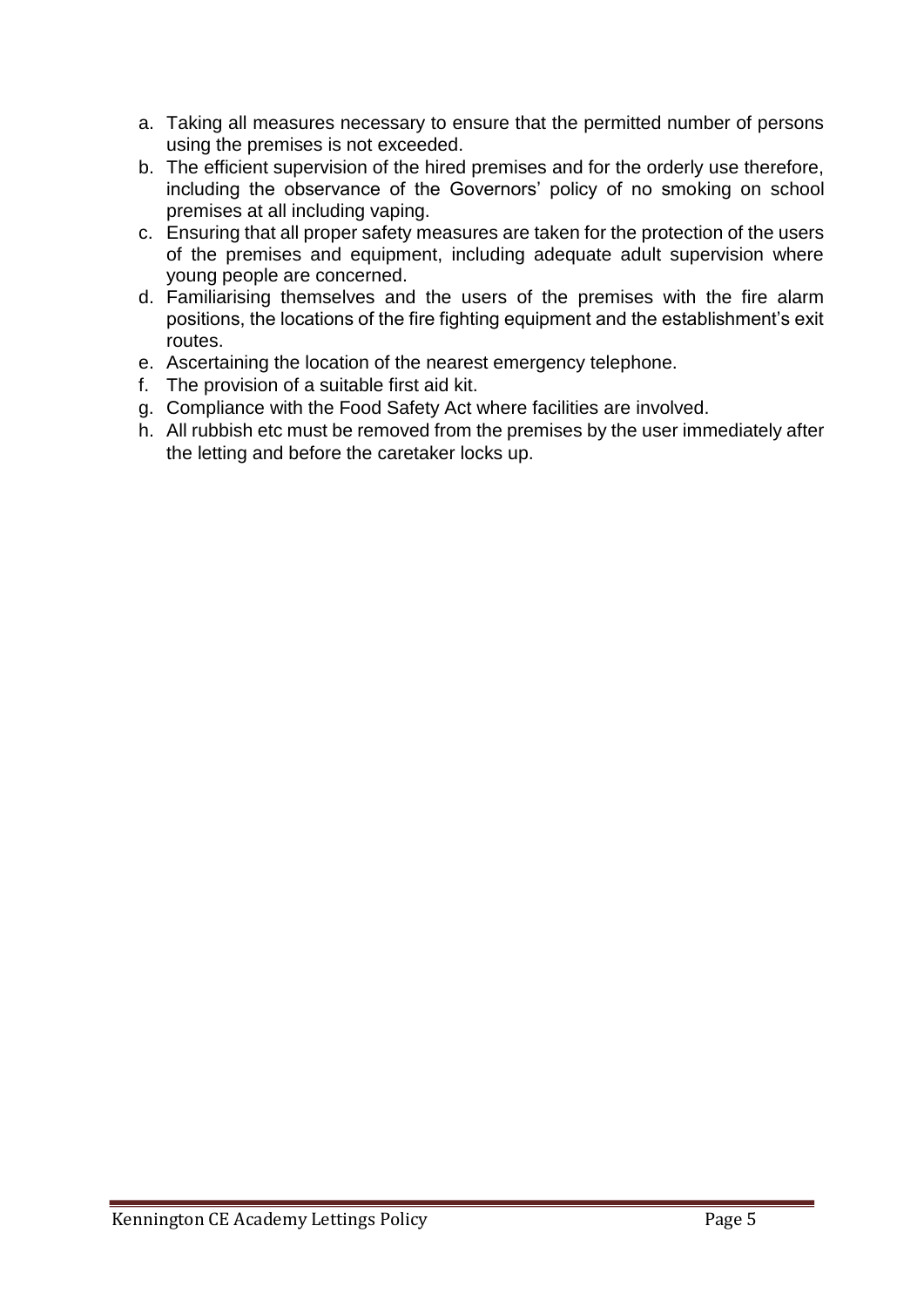#### **APPENDICES CHARGES**

We want our school to be used as a local amenity whenever possible. We hope it will be used as a focus for social and extra-curricular activities and in this way help to foster a community spirit in Kennington. Through this use we hope people will come to be proud of the school and to help us to develop its use still further.

For this reason we seek to encourage clubs and classes which educate and enlighten, especially those catering for children and our charges for these lettings reflect a desire to cover costs, rather than to make profit.

Where the use of the hall is intended for social gatherings, e.g. private parties or discos, we hope to make a profit for school funds which will then be used to invest in our school for the benefit of the children of Kennington.

We divide our charges into two bands:

'A' Band – regular educational clubs (Brownies, Tae Kwon Do, Dance etc), Sunday School, Church, Charities.

Term time after 6pm

 hour - £25 hours - £30 hours - £40 hours - £50

Sundays £25 hourly rate

The School Business Manager, in consultation with the headteacher, is able to negotiate the charge with the hirer within the set limits.

'B' Band – Parties, Discos, Dances, Quiz Evenings etc

Weekdays and weekends £25 per hour

Payment is to be made monthly in advance via Bank Transfer to our account:

Sort Cod: 30-90-28 Account: 60641268

'C' Band – staff and governors

The school would only seek to cover the costs of the hire this fee would be determined by the Headteacher once the request to hire was received.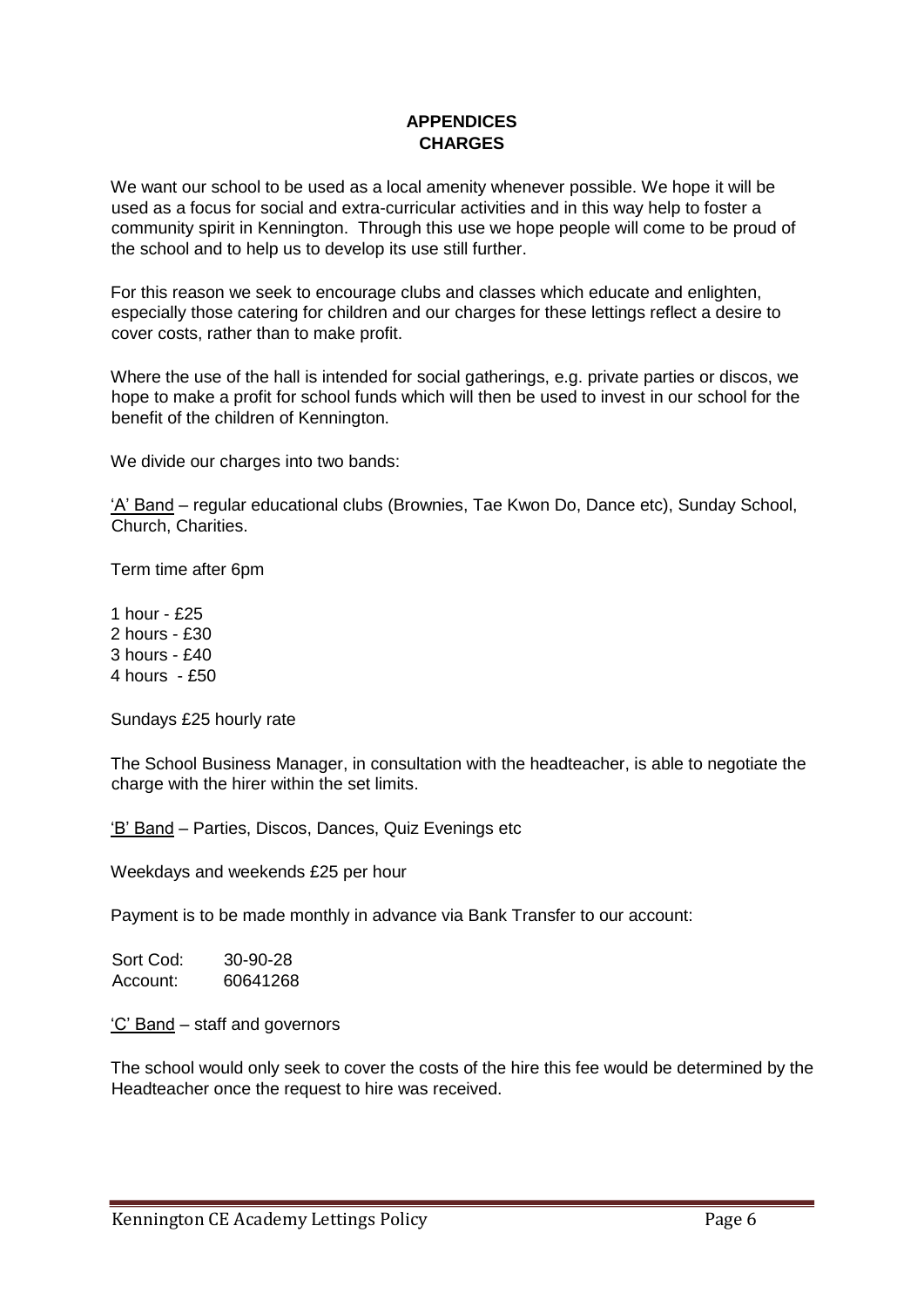## **APPLICATION FORM (for use of School Premises/Site)**

| To Request the Use of:<br><b>Kennington CE Academy</b>                      |  |  |  |  |              |  |              |                |  |
|-----------------------------------------------------------------------------|--|--|--|--|--------------|--|--------------|----------------|--|
| This form to be completed by the applicant and submitted to the Headteacher |  |  |  |  |              |  |              |                |  |
| <b>Name of Organisation</b>                                                 |  |  |  |  |              |  |              |                |  |
| <b>Applicant's Name</b>                                                     |  |  |  |  |              |  |              |                |  |
| <b>Address &amp;</b>                                                        |  |  |  |  |              |  |              |                |  |
| <b>Post Code</b>                                                            |  |  |  |  |              |  |              |                |  |
| <b>Telephone No</b>                                                         |  |  |  |  |              |  |              |                |  |
| <b>Email address</b>                                                        |  |  |  |  |              |  |              |                |  |
| Use to be made                                                              |  |  |  |  |              |  |              | <b>Maximum</b> |  |
| of the premises                                                             |  |  |  |  |              |  | number of    |                |  |
|                                                                             |  |  |  |  |              |  | persons      |                |  |
| <b>Accommodation</b>                                                        |  |  |  |  |              |  | With /       |                |  |
| required                                                                    |  |  |  |  |              |  | without      |                |  |
|                                                                             |  |  |  |  |              |  | heating      |                |  |
| <b>Days</b>                                                                 |  |  |  |  | <b>Dates</b> |  |              |                |  |
| <b>Times</b> (including preparation and                                     |  |  |  |  |              |  |              |                |  |
| clear up time)                                                              |  |  |  |  |              |  |              |                |  |
| <b>Furniture and equipment</b>                                              |  |  |  |  |              |  |              |                |  |
| requirements                                                                |  |  |  |  |              |  |              |                |  |
| <b>Insurance certificate</b>                                                |  |  |  |  |              |  |              |                |  |
| available / unavailable*                                                    |  |  |  |  |              |  |              |                |  |
| <b>Caretaking requirements</b>                                              |  |  |  |  |              |  |              |                |  |
| (opening, closing, for duration etc)                                        |  |  |  |  |              |  |              |                |  |
| <b>Risk assessment will be</b>                                              |  |  |  |  |              |  |              |                |  |
| provided for the activities<br>listed here /                                |  |  |  |  |              |  |              |                |  |
| <b>Risk assessment not</b>                                                  |  |  |  |  |              |  |              |                |  |
| required (delete as applicable)                                             |  |  |  |  |              |  |              |                |  |
| <b>Signed</b>                                                               |  |  |  |  |              |  | <b>Dated</b> |                |  |
|                                                                             |  |  |  |  |              |  |              |                |  |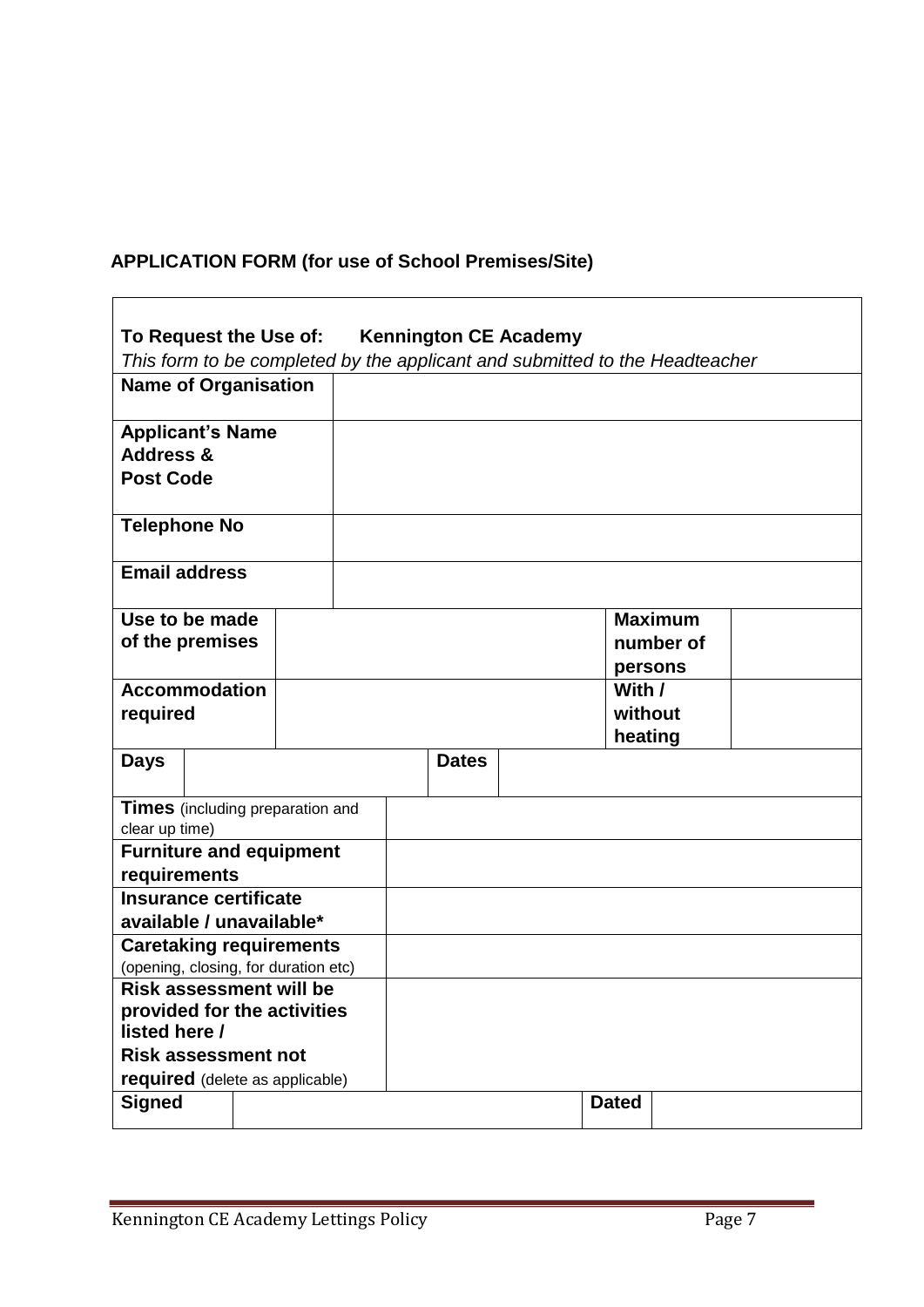**\*Commercial hirers must have their own insurance** of at least £5,000,000 to be seen and copied by the school. For non-commercial hirers the RPA insurance will be applied at 3.15% of the hire charge unless own insurance seen and a copy attached

| For office use only:                                    | <b>Date</b> |
|---------------------------------------------------------|-------------|
| Application Approved / Refused (delete as applicable)   |             |
| Hire Agreement Letter & Hire Agreement Form &           |             |
| Conditions of Use sent together                         |             |
| Risk Assessment acceptable / Not required               |             |
| Insurance Seen / RPA Insurance included @ 3.15% of hire |             |
| charge (delete as applicable)                           |             |
| Hire Agreement Form signed & returned                   |             |
| Invoice(s) Number                                       |             |
| Payment(s) Received                                     |             |

## **HIRE AGREEMENT FORM**

| <b>From Headteacher:</b>                                                        | <b>HIRE</b>                                |       |  |  |  |  |
|---------------------------------------------------------------------------------|--------------------------------------------|-------|--|--|--|--|
| <b>KENNINGTON CE ACADEMY</b>                                                    | <b>AGREEMENT No:</b>                       |       |  |  |  |  |
|                                                                                 |                                            |       |  |  |  |  |
|                                                                                 |                                            |       |  |  |  |  |
|                                                                                 |                                            |       |  |  |  |  |
| Name of Hirer:                                                                  |                                            |       |  |  |  |  |
| Further to your application I am pleased to offer the following facilities:     |                                            |       |  |  |  |  |
| Accommodation/                                                                  |                                            |       |  |  |  |  |
| <b>Furniture/Equipment</b>                                                      |                                            |       |  |  |  |  |
|                                                                                 |                                            |       |  |  |  |  |
| Use to be made of facilities                                                    |                                            |       |  |  |  |  |
|                                                                                 |                                            |       |  |  |  |  |
| Date(s) & Time(s)                                                               |                                            |       |  |  |  |  |
|                                                                                 |                                            |       |  |  |  |  |
| Charge                                                                          |                                            |       |  |  |  |  |
|                                                                                 |                                            |       |  |  |  |  |
| Insurance arrangements                                                          |                                            |       |  |  |  |  |
|                                                                                 |                                            |       |  |  |  |  |
| <b>Caretaking arrangements</b>                                                  |                                            |       |  |  |  |  |
|                                                                                 |                                            |       |  |  |  |  |
| <b>Risk Assessment required</b>                                                 | Yes / Not required (delete as appropriate) |       |  |  |  |  |
| <b>Headteacher's Signature:</b>                                                 |                                            | Date: |  |  |  |  |
|                                                                                 |                                            |       |  |  |  |  |
| Your use of the school facilities is subject to your agreeing to the Conditions |                                            |       |  |  |  |  |
| of Use as attached. Subject to your agreement would you please sign and         |                                            |       |  |  |  |  |
| return the form as soon as possible                                             |                                            |       |  |  |  |  |
|                                                                                 |                                            |       |  |  |  |  |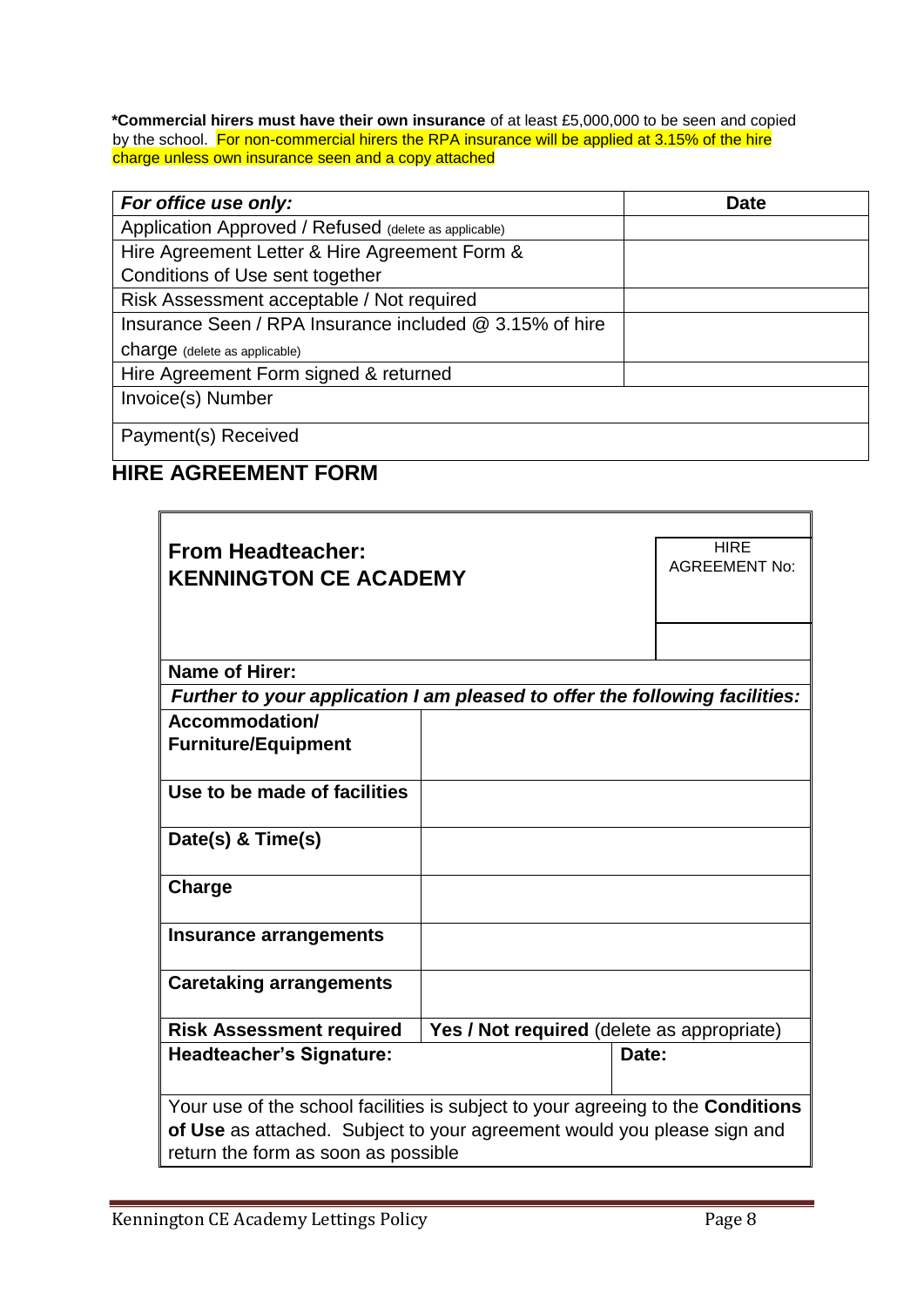| <b>To: Headteacher</b><br><b>Kennington CE Academy</b>                                                                                                                                                                                                                                                       | <b>HIRE</b><br>AGREEMENT No: |  |  |  |  |  |  |
|--------------------------------------------------------------------------------------------------------------------------------------------------------------------------------------------------------------------------------------------------------------------------------------------------------------|------------------------------|--|--|--|--|--|--|
|                                                                                                                                                                                                                                                                                                              |                              |  |  |  |  |  |  |
| I am satisfied with the details shown above and in the letter and<br>confirm that we accept the Conditions of Use. We have the appropriate<br>insurance cover / require RPA Insurance cover (delete as appropriate).<br>We have been shown the location of fire extinguishers/fire blankets and<br>lighting. |                              |  |  |  |  |  |  |
| Name:                                                                                                                                                                                                                                                                                                        |                              |  |  |  |  |  |  |
| Organisation:                                                                                                                                                                                                                                                                                                |                              |  |  |  |  |  |  |
| <b>Address:</b>                                                                                                                                                                                                                                                                                              |                              |  |  |  |  |  |  |
| <b>Risk Assessment:</b>                                                                                                                                                                                                                                                                                      | Attached / Not               |  |  |  |  |  |  |
| required<br>(if required)                                                                                                                                                                                                                                                                                    | (delete as appropriate)      |  |  |  |  |  |  |
| Signature:                                                                                                                                                                                                                                                                                                   | Date:                        |  |  |  |  |  |  |

## SAMPLE LETTER TO HIRER

Dear

#### **LETTING OF SCHOOL FACILITIES**

Thank you for the lettings request. I can offer the following:

#### **Dates/Times/Facilities/Space/ Equipment/Furniture**

| • days and day weekly 6pm to 9.15pm |  |  |  | with |
|-------------------------------------|--|--|--|------|
| effect from                         |  |  |  |      |
|                                     |  |  |  |      |
|                                     |  |  |  |      |

• Also have use of disabled toilet and access to water. Premises are to be left in a clean & tidy condition and rubbish removed. All windows, doors to be closed and lights turned off.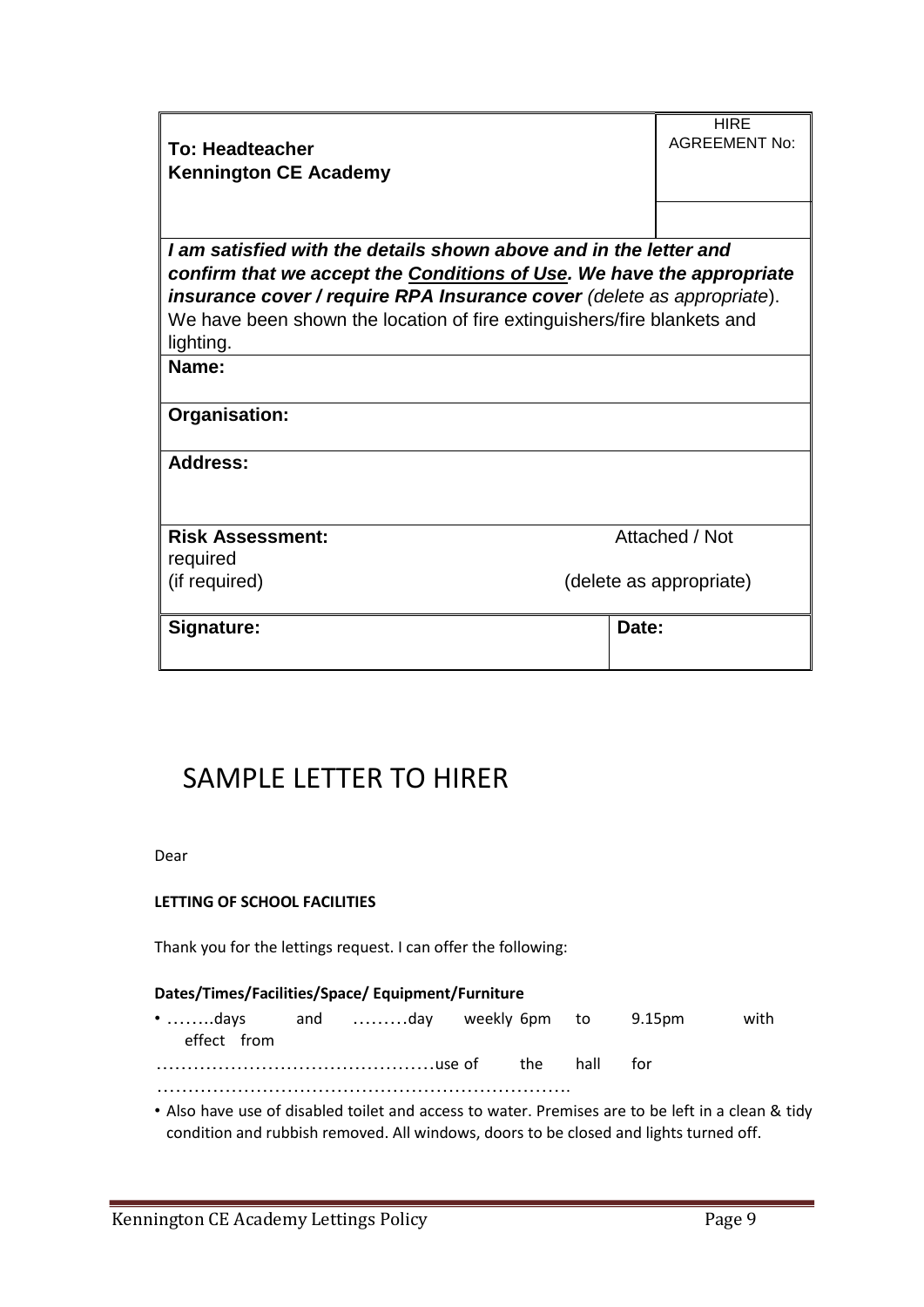#### **Charge(s)**

• xxxxxx a session for use of the facilities .Payable one month in advance to cover until the end of the month. The first payment to cover until the end of

………………………………………..

• One month written notice must be given if you wish to terminate the agreement.

#### **Insurance**

We hold copy of your insurance from xxxxxxxxxxxxxxxxxxxxxxxxxxxxxxxx. Public and products liability insurance underwritten by XXXXXXXXXXXXXXXXXXXXXXXXXXXX for £xxxxxxxxxxxxxxxxxxxxxxxxx

#### **Risk Assessment**

Your own risk assessment to be carried out

#### **Agreement**

Your use of the School facilities is subject to the "Conditions of Use" as attached. Please sign and return the Hire Agreement Form and enclose a copy of your risk assessment as soon as convenient.

We reserve the right to review the agreement on a termly basis and agree to give 6 weeks' notice if we wish to terminate the agreement

If you have any problems or questions or wish to arrange a visit please contact me.

Yours sincerely

Headteacher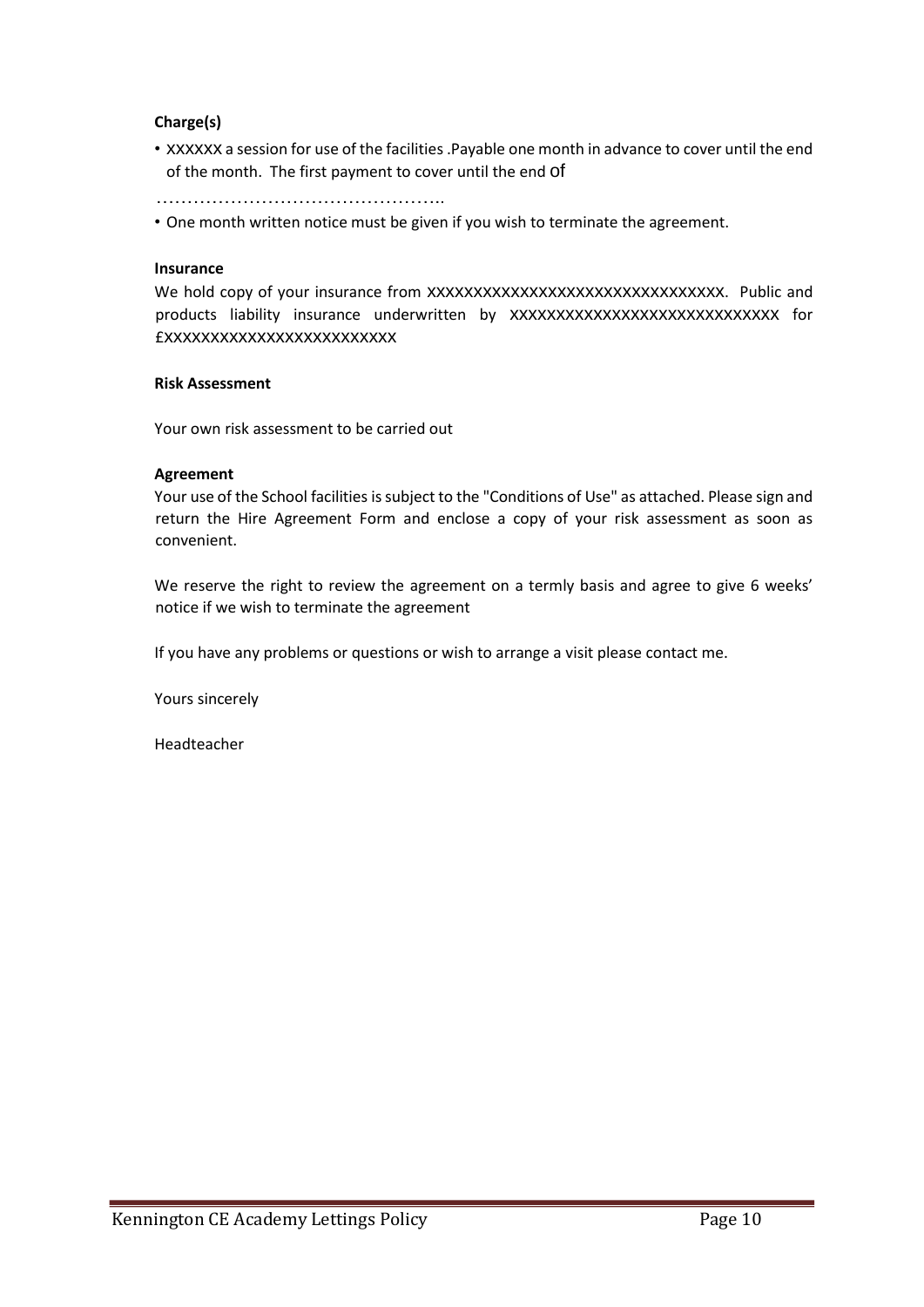Attached: Hire Agreement Form & Conditions of Use

## **KENNINGTON CE ACADEMY**

## **CONDITIONS OF USE FOR A LETTING (of School Premises/Site)**

#### **Conditions of Use for a Letting**

Use of School premises for a letting must be agreed in advance and confirmed in writing by both the user and the authorised representative of the school. The agreement will include the fee, appropriate VAT and any other charges payable. These are reviewed in advance of the second and succeeding years. It must be recognised that school use of the premises takes priority and that there may be occasions when arrangements have to be changed (where possible these will be advised at the time agreement is reached). Formal confirmation of bookings will be made termly when school requirements have been finalised.

If the user wishes to cancel a specific booking or set of bookings, five clear working days notice must be given of the cancellation, in which case the school will charge a cancellation fee of a quarter the total fees due. If less than five days notice is given, the whole of the fees may be charged by the school. When regular weekly/monthly bookings have been made, cancellation will result in a negotiated fee according to the opportunities available for re-letting the facility.

Standard rated VAT is payable on lettings of sports facilities unless the letting is to a school or club that meets with the ten sessions rule and more generally the VAT regulations in full, in which case the lettings will be exempt from VAT. Therefore a refund for a cancellation may break the series and result in VAT being chargeable on all the lettings. Full details of the VAT regulations are available from the HMRC website in the Internal Guidance Manual for Land and Property section 18.

Damage or loss of any kind sustained to the premises, fixtures and/or fittings, furniture and/or other chattels therein arising out of or in connection with use of the school shall be made good at the expense of the user within one month by the school or, by agreement, by the user and to the satisfaction of the school.

The users are required to make arrangements for suitable insurance cover (currently a minimum of £5 million for each and every claim for public liability) with a reputable company in respect of claims which might be made against them by a third party for accidental injury including death or accidental loss, or damage to property arising out of, or in consequence of, the letting and to cover the school, and must produce proof of the policy before the letting is contracted.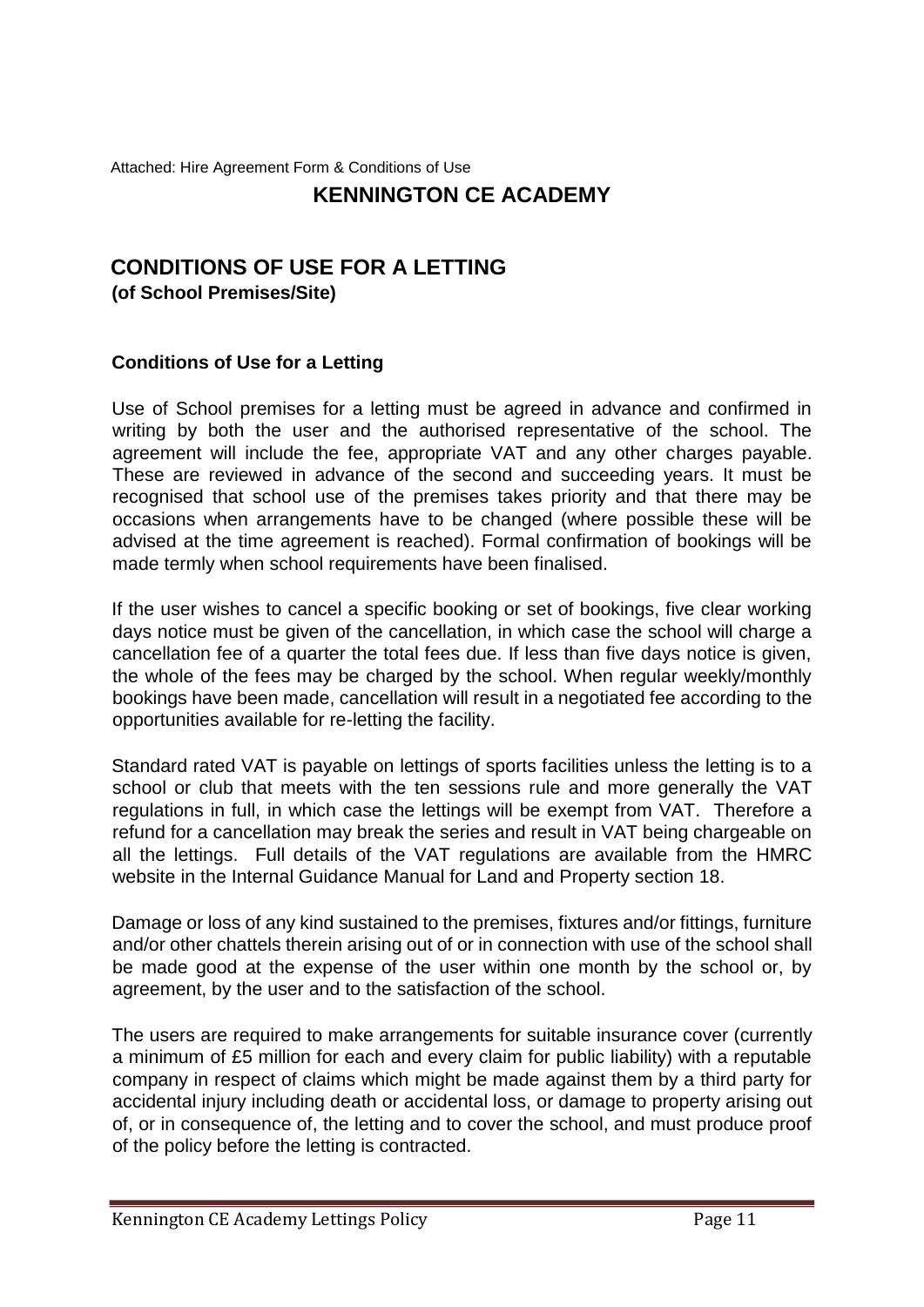However, if non-commercial users are unable to provide insurance cover which meets the council's requirements, cover must be arranged through the RPA Policy, for which a contribution towards the cost equal to 3.15% of the total hire charge will be levied in addition to the hire charge itself. The user will be responsible for the first £350 of each and every property damage claim.

The charge for a letting payable by the user includes an amount to cover payment for standard opening and closing caretaking duties and may include additional duties if agreed prior to the letting. The user is expected to adhere strictly to the agreed times or, subject to a caretaker being available, be prepared to pay additional overtime.

It is the user's sole responsibility to control entry of all visitors at the external entrance allocated and to ensure that only those people known to them are allowed access to school premises. The entrance and any other external doors that are unlocked must be controlled by responsible adults at all time during the period of the letting. On completion of the letting a check must be carried out to ensure that all windows have been shut and secured, and all visitors have left the premises.

The user shall not cause or permit any nuisance or disturbance to other occupiers or users at the school or to occupiers of neighbouring properties.

The user should be aware of the appropriate action to be taken in the event of fire or other emergency. They should know where extinguishers are located and how to use them, how to obtain assistance from the emergency services and the location of fire exits.

The Health and Safety at Work, etc Act, 1974 (as amended) imposes duties not only on employers in respect of their employees but also on persons having control over places of work or places where plant or substances are used and on anyone who by virtue of a contract has an obligation in relation to such a place. The duties are to ensure as far is reasonably practicable, that the facilities and means of access are safe and without risk to health. Users must comply with the school health and safety policy, a copy of which is available on request.

All rubbish, empty containers, crates, etc must be removed from the premises by the user immediately after the letting has taken place and before the school's authorised representative locks up. Furniture and equipment is to be left as found unless other arrangements have been agreed with the school's authorised representative or caretaker.

The use of materials for preparing floors for dances and the wearing of shoes likely to damage floors, especially in any hall and any gymnasium, is prohibited.

The premises shall not be used for any purpose other than that for which agreement has been granted nor shall any areas of, or furniture/equipment in, the school but not